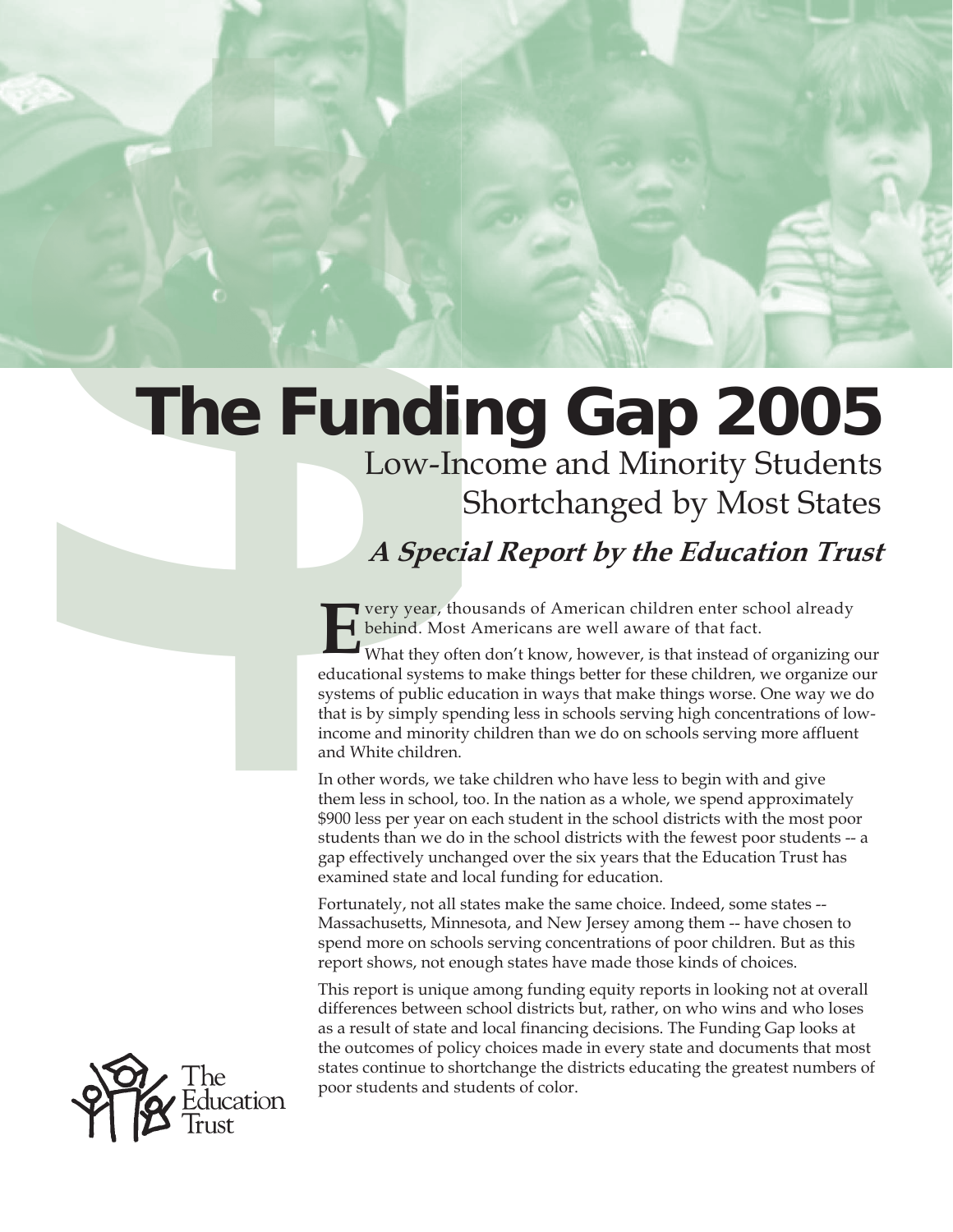# **Why This Matters**

While the reasons for these disparities are many and varied, the effect is undeniable: Most poor children have access to fewer resources and just plain less than non-poor children. The result is that children who have less in their personal lives end up with less in what we would consider to be children's civic lives – that is, their lives spent as students preparing to be educated citizens.

Such unequal resources make it very difficult to say that all children in America have equal opportunities to become educated citizens. The more one studies the disparate resources available to children, in fact, the clearer it becomes that their opportunities are very unequal.

Funding gaps undermine one of our most powerful and core beliefs that we as Americans cling to: that no matter what circumstances children are born into, all have the opportunity to become educated and, if they work hard, to pursue their dreams.

The premise of public schools is to make that belief a reality. For many children, for many years, public schools have provided the opportunity that they needed. In fact, some educators manage – by ingenuity, resourcefulness, and sheer force of will – to get very high achievement for students in highpoverty and high-minority schools despite egregious funding gaps. But it is undeniable that in the aggregate poor children have fewer opportunities in public schools in most states because they have fewer resources available to them.

# **How We Did This Analysis**

This report analyzes annual financial data from each of the nation's more than 14,000 public school districts, gathered by the U.S. Census Bureau and the U.S. Department of Education. The calculations are based on the total amount of state and local revenues each district received for the 2002-2003 school year, the latest year for which such financial data are available.1 Federal revenues (which made up 8.5 percent of all public school revenues in 2002-03)2 are not included because federal education funds are specifically meant to supplement, not supplant, state and local revenues. 3 Concentrating on state and local funding also allows us to isolate the specific effect of state policies on the educational opportunities states provide to poor children and children of color.

To calculate funding gaps for each state, we compare average state and local revenues per student in the highest-poverty school districts – those in

the top 25 percent statewide in terms of the percent of students living below the federal poverty line4 – to per-student revenues in the lowest-poverty school districts. These quartiles are weighted so each contains approximately the same total number of students. This procedure also is used to compare funding in high- and low-minority school districts.

The analysis takes into account the fact that school districts differ in how much money they need to spend. This variance can be a function of both the different prices districts have to pay for goods and services and the cost of educating different kinds of students. Accordingly, we adjust district revenue for the local cost of living, because some districts have to pay more for teachers, utilities, transportation, etc., than others, reducing their spending power. Similarly, we adjust our calculation of school district revenues based on the number of special education students enrolled, recognizing that districts with more students with disabilities have higher costs and thus, effectively, less money to spend. The formulas we used for these adjustments were developed by the National Center for Education Statistics (adjustment for local cost differences) and the American Institutes of Research (adjustment for students with disabilities) and are widely used in school funding analyses (for more information and citations for these formulas, see the Technical Appendix, available at www.edtrust. org).

In 27 of the 49 states studied, the highest-poverty school districts receive fewer resources than the lowest-poverty districts. Across the country, \$907 *less* is spent per student in the highest-poverty districts than in the most affluent districts.<sup>6</sup>

Even more states shortchange their highestminority districts: In 30 states, high-minority districts receive less money for each child than low-minority districts. Across the country, \$614 *less* is spent on students in the districts educating the most students of color as compared to the districts educating the fewest students of color.7

Because it is generally accepted that poor children need more support to reach the same standards reached by their more advantaged peers, the absolute dollar numbers in Table 1 (on page 3) actually understate the inequity children face in school. Analyses of school funding equity commonly apply a 40-percent adjustment for educating students growing up in poverty.8 This means, for example, that if a state provides districts with \$5,000 per non-poor student, equity demands that the state provide at least \$7,000 per low-income student. Federal law uses a 40-percent adjustment to determine whether state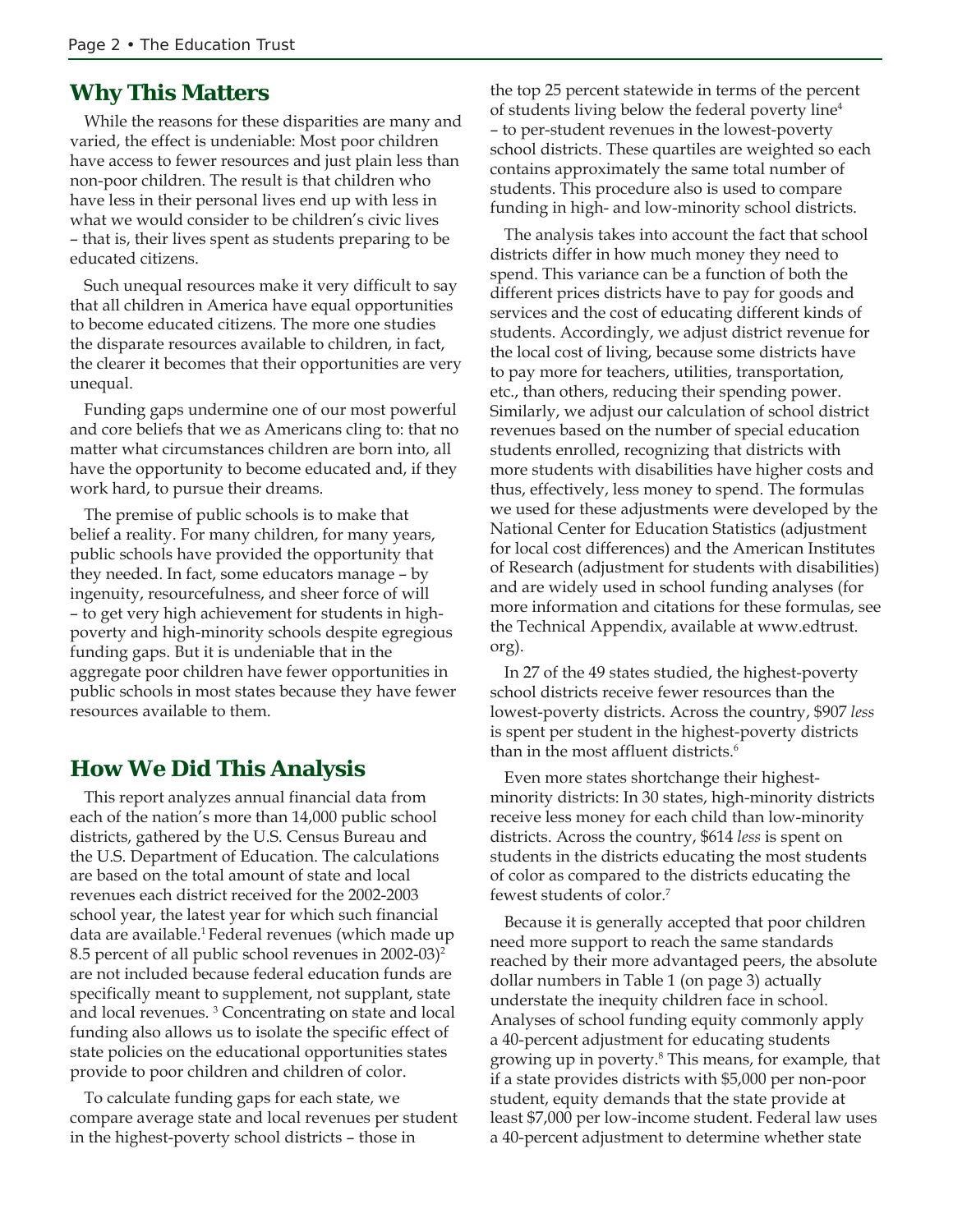| Table 1: Funding Gaps 2003 |                                                                                                                                             |                                                                                                                                                    |  |  |
|----------------------------|---------------------------------------------------------------------------------------------------------------------------------------------|----------------------------------------------------------------------------------------------------------------------------------------------------|--|--|
| <b>State</b>               | Gap Between Revenues Available per<br>student in the highest- and lowest-<br>poverty districts (zero adjustment for<br>low-income students) | <b>Gap Between Revenues Available</b><br>per student in the highest- and<br>lowest-minority districts (zero<br>adjustment for low-income students) |  |  |
| Alabama                    | $-$ \$854                                                                                                                                   | $-$ \$418                                                                                                                                          |  |  |
| Alaska                     | \$2,040                                                                                                                                     | \$4,173                                                                                                                                            |  |  |
| Arizona                    | $-$ \$108                                                                                                                                   | $-$ \$283                                                                                                                                          |  |  |
| Arkansas                   | \$24                                                                                                                                        | \$482                                                                                                                                              |  |  |
| California                 | \$8                                                                                                                                         | $-$ \$317                                                                                                                                          |  |  |
| Colorado                   | $-$101$                                                                                                                                     | $-$ \$529                                                                                                                                          |  |  |
| Connecticut                | $-$ \$239                                                                                                                                   | $-$ \$450                                                                                                                                          |  |  |
| Delaware                   | \$234                                                                                                                                       | $-$ \$1,092                                                                                                                                        |  |  |
| Florida                    | $-$ \$295                                                                                                                                   | \$21                                                                                                                                               |  |  |
| Georgia                    | $-$ \$90                                                                                                                                    | \$365                                                                                                                                              |  |  |
| Hawaii                     | $\star$                                                                                                                                     | $\star$                                                                                                                                            |  |  |
| Idaho                      | \$20                                                                                                                                        | $-$ \$506                                                                                                                                          |  |  |
| <b>Illinois</b>            | $-$ \$2,065                                                                                                                                 | $-$1,154$                                                                                                                                          |  |  |
| Indiana                    | \$405                                                                                                                                       | \$159                                                                                                                                              |  |  |
| Iowa                       | $-$ \$156                                                                                                                                   | $-$ \$637                                                                                                                                          |  |  |
| Kansas                     | $-$ \$151                                                                                                                                   | $-$1,773$                                                                                                                                          |  |  |
| Kentucky                   | \$188                                                                                                                                       | \$590                                                                                                                                              |  |  |
| Louisiana                  | $-$ \$715                                                                                                                                   | $-$ \$84                                                                                                                                           |  |  |
| Maine                      | $-$ \$89                                                                                                                                    | $-$ \$687                                                                                                                                          |  |  |
| Maryland                   | $-$ \$434                                                                                                                                   | $-$ \$112                                                                                                                                          |  |  |
| Massachusetts              | \$1,164                                                                                                                                     | \$1,794                                                                                                                                            |  |  |
| Michigan                   | $-$ \$745                                                                                                                                   | $-$190$                                                                                                                                            |  |  |
| Minnesota                  | \$1,101                                                                                                                                     | \$706                                                                                                                                              |  |  |
| Mississippi                | $-$ \$37                                                                                                                                    | \$190                                                                                                                                              |  |  |
| Missouri                   | \$22                                                                                                                                        | \$565                                                                                                                                              |  |  |
| Montana                    | $-$ \$830                                                                                                                                   | $-$1,610$                                                                                                                                          |  |  |
| Nebraska                   | \$282                                                                                                                                       | $-$1,939$                                                                                                                                          |  |  |
| Nevada                     | \$299                                                                                                                                       | $-$ \$25                                                                                                                                           |  |  |
| New Hampshire              | $-$ \$815                                                                                                                                   | $-$ \$1,892                                                                                                                                        |  |  |
| New Jersey                 | \$1,240                                                                                                                                     | \$1,300                                                                                                                                            |  |  |
| New Mexico                 | \$544                                                                                                                                       | \$103                                                                                                                                              |  |  |
| New York                   | $-$ \$2,280                                                                                                                                 | $-$1,965$                                                                                                                                          |  |  |
| North Carolina             | $-$ \$331                                                                                                                                   | \$145                                                                                                                                              |  |  |
| North Dakota               | \$304                                                                                                                                       | $-$2,046$                                                                                                                                          |  |  |
| Ohio                       | \$54                                                                                                                                        | \$683                                                                                                                                              |  |  |
| Oklahoma                   | \$121                                                                                                                                       | $-$ \$249                                                                                                                                          |  |  |
| Oregon                     | $-$ \$33                                                                                                                                    | \$447                                                                                                                                              |  |  |
| Pennsylvania               | $- $716$                                                                                                                                    | $-$ \$135                                                                                                                                          |  |  |
| Rhode Island               | \$21                                                                                                                                        | $-$ \$257                                                                                                                                          |  |  |
| South Carolina             | \$342                                                                                                                                       | \$327                                                                                                                                              |  |  |
| South Dakota               | \$204                                                                                                                                       | $-$1,617$                                                                                                                                          |  |  |
| Tennessee                  | \$530                                                                                                                                       | \$641                                                                                                                                              |  |  |
| Texas                      | $-$ \$588                                                                                                                                   | $-$1,171$                                                                                                                                          |  |  |
|                            |                                                                                                                                             |                                                                                                                                                    |  |  |
| Utah                       | \$663                                                                                                                                       | $-$100$                                                                                                                                            |  |  |
| Vermont                    | $-$ \$414                                                                                                                                   | $-$ \$442<br>\$134                                                                                                                                 |  |  |
| Virginia                   | $-$ \$778<br>$-$ \$1                                                                                                                        |                                                                                                                                                    |  |  |
| Washington                 |                                                                                                                                             | $-$ \$310                                                                                                                                          |  |  |
| West Virginia              | $-$ \$43                                                                                                                                    | \$497                                                                                                                                              |  |  |
| Wisconsin                  | $-$ \$37                                                                                                                                    | $-$ \$1,102                                                                                                                                        |  |  |
| Wyoming                    | $-$ \$1,149                                                                                                                                 | $-$ \$2,416                                                                                                                                        |  |  |
| <b>USA</b>                 | $-$ \$907                                                                                                                                   | $-$ \$614                                                                                                                                          |  |  |

Source: Education Trust calculations based on U.S. Department of Education school district revenue data for the 2002-2003 school year.

**Note:** All dollar amounts shown in this chart have been adjusted to account for regional cost differences and the additional cost of educating students with disabilities. This has the effect of<br>reducing the effective leve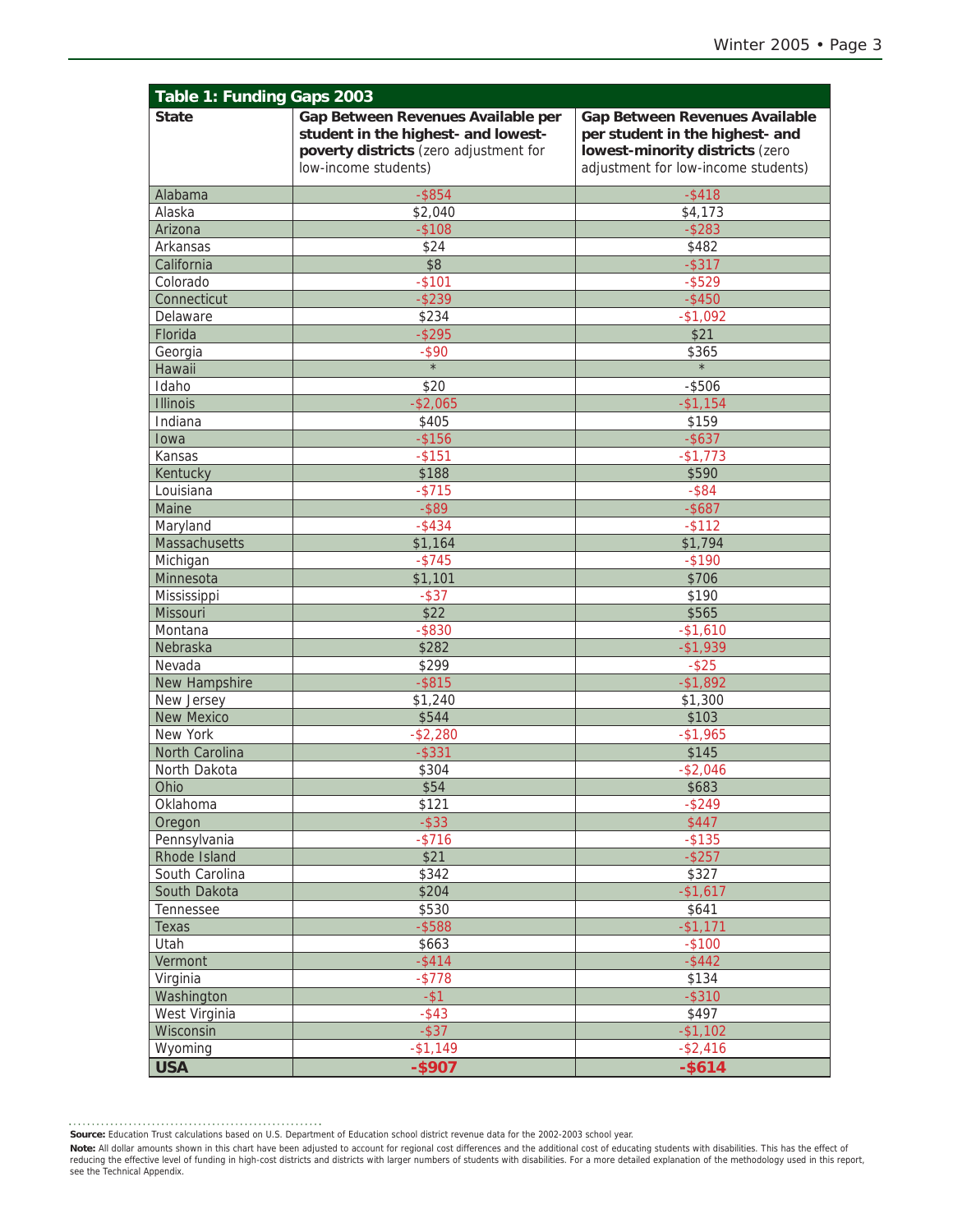funding policies are fair to low-income students, and reduces Title I funding to states that do not meet this standard.<sup>9</sup> To reflect this, Table 2 (on page 5) presents the funding gap from the perspective that poor children should have 40 percent more spent on them than non-poor children.

With this adjustment, the number of states that underfund school districts serving large numbers of poor children grows to 38, and the average gap goes from \$907 to \$1,436 per student.

A similar analysis based on districts serving students of color, as reported in Table 3, (on page 6) finds a similar pattern: Across the country, school districts serving the largest concentrations of students of color receive \$964 less per child than school districts serving the fewest children of color when the levels of poverty in those districts are taken into consideration. (We do this by applying the 40-percent adjustment described above to the number of poor students in these districts.)

# **Thinking–and Acting–Differently**

No matter how the data are analyzed, it is clear that impoverished children and children of color are illserved by the way we fund schools in this country.

This is not a new problem. It has been debated for years and, in some states, decades.

In many places there is a new urgency around the issue of funding gaps because of the recognition that education is more important to opportunity than ever before. In the past, it was generally accepted that schools would educate some children and prepare most to work at jobs not requiring much education. But times have changed – more and more jobs require a high level of skill and knowledge, and jobs that don't require those high levels rarely provide a wage capable of supporting a family. As a result, the nation has embraced the challenge of making sure all children get an education that allows them to access postsecondary educational opportunities and to compete for good jobs.

This is an ambitious goal propelled by the realization that if the United States is to survive and thrive as a politically and economically complex nation, we can no longer afford to undereducate so many of our young people. To meet our goals, we must ensure that all children have access to the resources they need in order to learn to high standards.

Our antiquated school funding systems hamper most states in efforts to meet this challenge.

## **The Massachusetts Model: Student gains follow funding increases**

Massachusetts provides an interesting example of how more money, spent wisely, can significantly improve student achievement.

After more than a decade of debate about school funding issues, a critical point was reached in 1993, when the Massachusetts Supreme Judicial Court declared that Massachusetts had failed its constitutional duty "to provide education in the public schools for the children there enrolled, whether they be rich or poor and without regard to the fiscal capacity of the community or district in which such children live" (McDuffy v. Secretary of the Executive Office of Education).

Days later, after a special session of the legislature, the governor signed the Education Reform Act of 1993, which changed the way schools are funded in Massachusetts. During the following 10 years, from 1993 to 2003, state education funding increased by 12 percent a year, with a total price tag of about \$30.8 billion.

The additional state money was targeted to schools attended by poor students and went for tutoring programs, additional training for teachers, smaller classes, and technology.

 At the same time, Massachusetts began setting high state standards. Before 1993, students only had to take history and physical education to qualify for a state high school diploma. Today, students must pass the Massachusetts Comprehensive Assessment System (MCAS) test in English Language Arts and Math to graduate, a test considered by most observers to be among the most rigorous in the nation.

This year's results on the National Assessment of Educational Progress (NAEP) demonstrated the effect of such focused efforts. Fourth-graders and eighth-graders in Massachusetts outperformed students in every other state in both reading and math. To give a sense of the improvement, in 1992, just 23 percent of Massachusetts's fourth-graders were proficient in NAEP's math standards; in 2005, 49 percent were proficient.

That does not mean the work of Massachusetts is done. Achievement gaps are still large and the state's education budget declined in 2003 and again each year since, which has meant that many jurisdictions have lost the capacity to provide tutoring to students who need help to pass the MCAS.

 A recent court ruling held that funding of schools in the state remains inequitable and that some students are still denied the education "to which they are constitutionally entitled." (Hancock v. Driscoll report of Judge Margot Botsford.)

Because Massachusetts seems to have stalled in its efforts, the nonprofit organization, Mass Insight, has brought together business and education leaders in its Great Schools Campaign, calling on Massachusetts to once again raise academic standards and improve funding.

The emphasis on coupling standards with money reflects the philosophy of Massachusetts Commissioner of Education David P. Driscoll, who told the Des Moines Register recently, "I don't think money is the answer, but the lack of money is a heck of a problem."13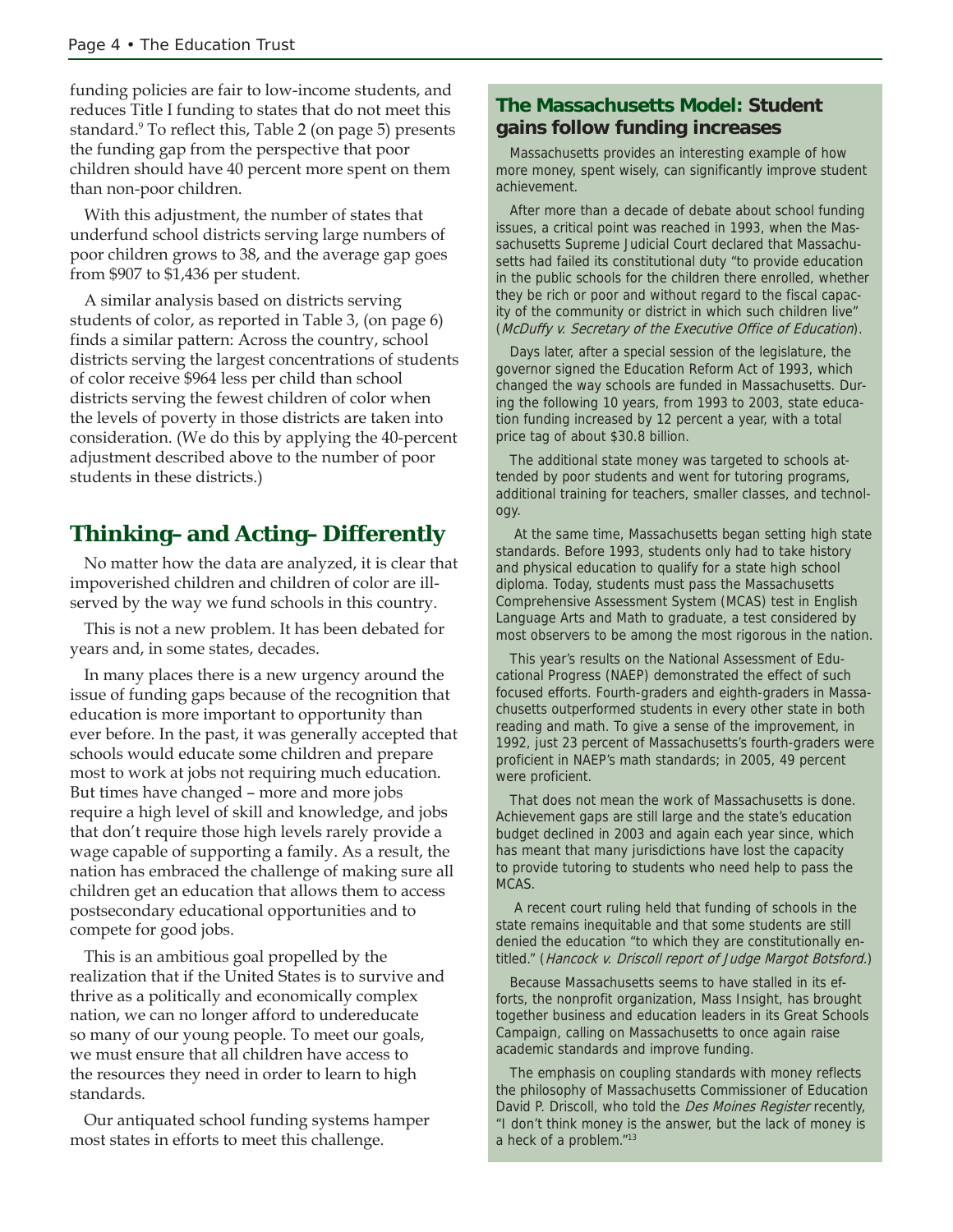|                         | Table 2: State and Local Poverty Funding Gaps 2003                                                                       |                                                                                                                      |                                                                                                                                                         |  |  |
|-------------------------|--------------------------------------------------------------------------------------------------------------------------|----------------------------------------------------------------------------------------------------------------------|---------------------------------------------------------------------------------------------------------------------------------------------------------|--|--|
| <b>State</b>            | <b>Per-Student Funding</b><br>in the Lowest-<br><b>Poverty Districts (40%</b><br>adjustment for low-<br>income students) | Per-Student<br>Funding in the<br><b>Highest-Poverty</b><br>Districts (40%<br>adjustment for low-<br>income students) | <b>Gap Between Revenues</b><br>Available per student in<br>the highest- and lowest-<br>poverty districts (40%<br>adjustment for low-income<br>students) |  |  |
| Alabama                 | \$6,646                                                                                                                  | \$5,482                                                                                                              | $-$1,164$                                                                                                                                               |  |  |
| Alaska                  | \$5,800                                                                                                                  | \$7,422                                                                                                              | \$1,622                                                                                                                                                 |  |  |
| Arizona                 | \$5,881                                                                                                                  | \$5,243                                                                                                              | $-$ \$638                                                                                                                                               |  |  |
| Arkansas                | \$6,050                                                                                                                  | \$5,695                                                                                                              | $-$ \$356                                                                                                                                               |  |  |
| California              | \$6,522                                                                                                                  | \$5,988                                                                                                              | $-$ \$534                                                                                                                                               |  |  |
| Colorado                | \$7,093                                                                                                                  | \$6,602                                                                                                              | $-$ \$491                                                                                                                                               |  |  |
| Connecticut<br>Delaware | \$9,083                                                                                                                  | \$8,207                                                                                                              | $-$ \$876<br>\$12                                                                                                                                       |  |  |
|                         | \$8,660                                                                                                                  | \$8,672                                                                                                              |                                                                                                                                                         |  |  |
| Florida<br>Georgia      | \$6,375<br>\$8,042                                                                                                       | \$5,884                                                                                                              | $-$ \$490                                                                                                                                               |  |  |
| Hawaii                  | $\star$                                                                                                                  | \$7,418<br>$\star$                                                                                                   | $-$ \$624<br>$\star$                                                                                                                                    |  |  |
| Idaho                   | \$5,998                                                                                                                  | \$5,797                                                                                                              | $-$ \$201                                                                                                                                               |  |  |
| <b>Illinois</b>         | \$8,158                                                                                                                  | \$5,613                                                                                                              | $-$ \$2,545                                                                                                                                             |  |  |
| Indiana                 | \$6,791                                                                                                                  | \$6,856                                                                                                              | \$64                                                                                                                                                    |  |  |
| Iowa                    | \$8,355                                                                                                                  | \$7,931                                                                                                              | $-$ \$425                                                                                                                                               |  |  |
| Kansas                  | \$7,678                                                                                                                  | \$7,169                                                                                                              | $-$ \$510                                                                                                                                               |  |  |
| Kentucky                | \$6,130                                                                                                                  | \$5,917                                                                                                              | $-$ \$212                                                                                                                                               |  |  |
| Louisiana               | \$6,450                                                                                                                  | \$5,458                                                                                                              | $-$ \$992                                                                                                                                               |  |  |
| Maine                   | \$8,508                                                                                                                  | \$7,994                                                                                                              | $-$ \$514                                                                                                                                               |  |  |
| Maryland                | \$8,033                                                                                                                  | \$7,221                                                                                                              | $-$ \$812                                                                                                                                               |  |  |
| Massachusetts           | \$7,946                                                                                                                  | \$8,416                                                                                                              | \$471                                                                                                                                                   |  |  |
| Michigan                | \$8,189                                                                                                                  | \$6,884                                                                                                              | $-$1,305$                                                                                                                                               |  |  |
| Minnesota               | \$8,042                                                                                                                  | \$8,703                                                                                                              | \$660                                                                                                                                                   |  |  |
| Mississippi             | \$5,475                                                                                                                  | \$5,038                                                                                                              | $-$ \$437                                                                                                                                               |  |  |
| Missouri                | \$6,875                                                                                                                  | \$6,398                                                                                                              | $-$ \$477                                                                                                                                               |  |  |
| Montana                 | \$7,272                                                                                                                  | \$6,070                                                                                                              | $-$1,202$                                                                                                                                               |  |  |
| Nebraska                | \$7,529                                                                                                                  | \$7,448                                                                                                              | $-$ \$81                                                                                                                                                |  |  |
| Nevada                  | \$6,220                                                                                                                  | \$6,428                                                                                                              | \$208                                                                                                                                                   |  |  |
| New Hampshire           | \$8,192                                                                                                                  | \$7,151                                                                                                              | $-$1,041$                                                                                                                                               |  |  |
| New Jersey              | \$10,221                                                                                                                 | \$10,654                                                                                                             | \$433                                                                                                                                                   |  |  |
| <b>New Mexico</b>       | \$5,797                                                                                                                  | \$5,915                                                                                                              | \$119                                                                                                                                                   |  |  |
| New York                | \$10,543                                                                                                                 | \$7,613                                                                                                              | $-$ \$2,930                                                                                                                                             |  |  |
| North Carolina          | \$6,475                                                                                                                  | \$5,899                                                                                                              | $-$ \$577                                                                                                                                               |  |  |
| North Dakota            | \$6,969                                                                                                                  | \$6,968                                                                                                              | $-$ \$1                                                                                                                                                 |  |  |
| Ohio                    | \$8,080                                                                                                                  | \$7,592                                                                                                              | $-$ \$487                                                                                                                                               |  |  |
| Oklahoma                | \$5,351                                                                                                                  | \$5,109                                                                                                              | $-$ \$241                                                                                                                                               |  |  |
| Oregon                  | \$6,357                                                                                                                  | \$6,078                                                                                                              | $-$ \$279                                                                                                                                               |  |  |
| Pennsylvania            | \$8,618                                                                                                                  | \$7,348                                                                                                              | $-$1,270$                                                                                                                                               |  |  |
| Rhode Island            | \$7,569                                                                                                                  | \$6,873                                                                                                              | $-$ \$696                                                                                                                                               |  |  |
| South Carolina          | \$6,754                                                                                                                  | \$6,779                                                                                                              | \$25                                                                                                                                                    |  |  |
| South Dakota            | \$6,671                                                                                                                  | \$6,466                                                                                                              | $-$ \$204                                                                                                                                               |  |  |
| Tennessee               | \$5,258                                                                                                                  | \$5,492                                                                                                              | \$234                                                                                                                                                   |  |  |
| Texas                   | \$7,395                                                                                                                  | \$6,190                                                                                                              | $-$1,205$                                                                                                                                               |  |  |
| Utah                    | \$5,044                                                                                                                  | \$5,499                                                                                                              | \$455                                                                                                                                                   |  |  |
| Vermont                 | \$11,877                                                                                                                 | \$10,970                                                                                                             | $-$ \$908<br>$-$1,170$                                                                                                                                  |  |  |
| Virginia<br>Washington  | \$7,860                                                                                                                  | \$6,690<br>\$6,335                                                                                                   | $-$ \$338                                                                                                                                               |  |  |
| West Virginia           | \$6,672                                                                                                                  |                                                                                                                      |                                                                                                                                                         |  |  |
| Wisconsin               | \$7,122<br>\$8,766                                                                                                       | \$6,740<br>\$8,245                                                                                                   | $-$ \$382<br>$-$ \$521                                                                                                                                  |  |  |
| Wyoming                 | \$10,764                                                                                                                 | \$9,370                                                                                                              | $-$1,394$                                                                                                                                               |  |  |
| <b>USA</b>              | \$7,979                                                                                                                  | \$6,542                                                                                                              | $-$1,436$                                                                                                                                               |  |  |

**Source:** Education Trust calculations based on U.S. Department of Education school district revenue data for the 2002-2003 school year.

**Note:** All dollar amounts shown in this chart have been adjusted to account for regional cost differences and the additional cost of educating students with disabilities. This has the effect of reducing the effect of redu Technical Appendix.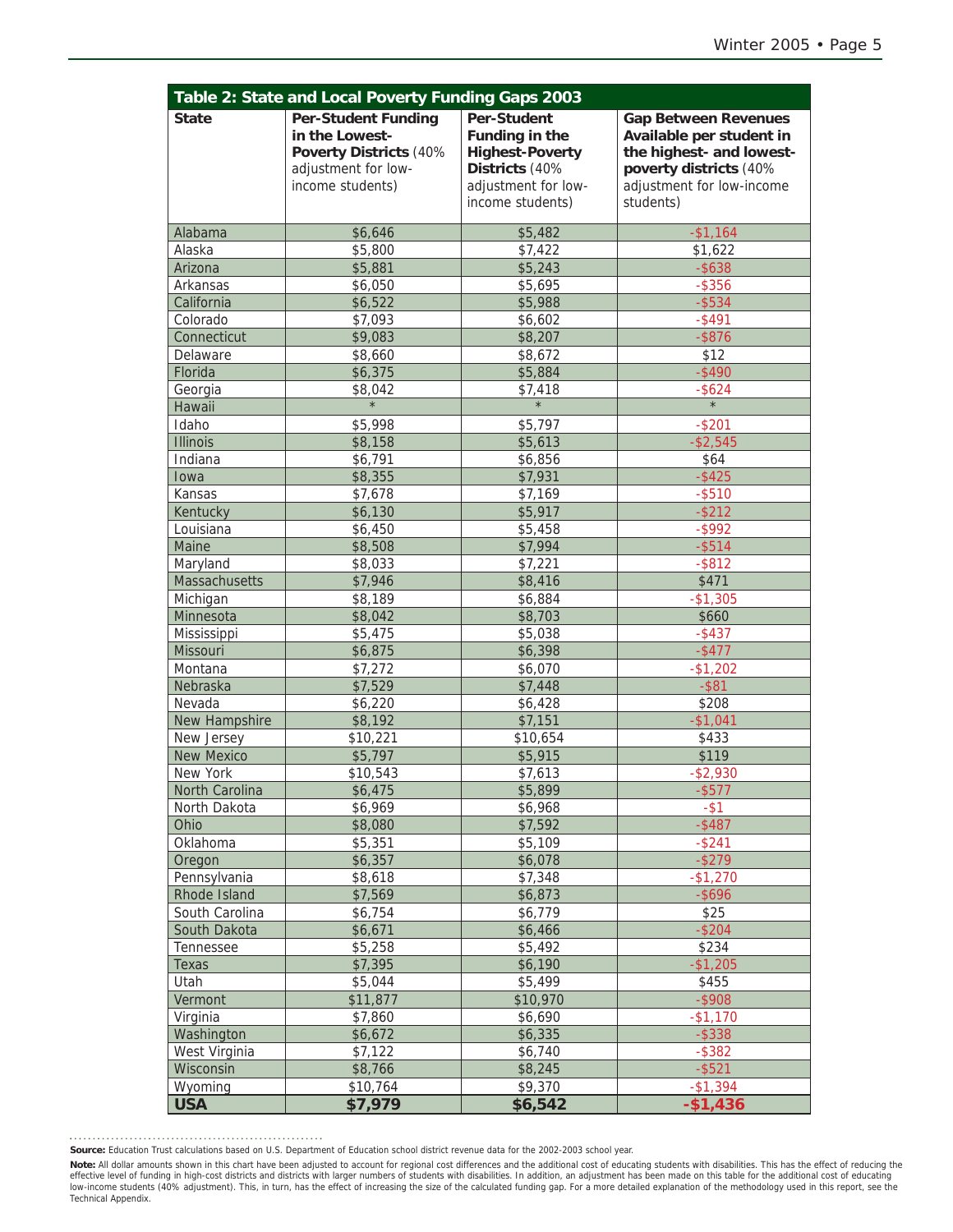|                                | Table 3: State and Local Minority Funding Gaps 2003                                                                         |                                                                                                                           |                                                                                                                                                                    |  |  |
|--------------------------------|-----------------------------------------------------------------------------------------------------------------------------|---------------------------------------------------------------------------------------------------------------------------|--------------------------------------------------------------------------------------------------------------------------------------------------------------------|--|--|
| <b>State</b>                   | <b>Per-Student</b><br>Funding in the<br><b>Lowest-Minority</b><br>Districts (40%<br>adjustment for low-<br>income students) | <b>Per-Student Funding</b><br>in the Highest-<br><b>Minority Districts</b><br>(40% adjustment for<br>low-income students) | <b>Gap Between</b><br><b>Revenues Available</b><br>per student in the<br>highest- and lowest-<br>minority districts (40%<br>adjustment for low-income<br>students) |  |  |
| Alabama                        | \$6,153                                                                                                                     | \$5,541                                                                                                                   | $-$ \$612                                                                                                                                                          |  |  |
| Alaska                         | \$5,223                                                                                                                     | \$8,911                                                                                                                   | \$3,688                                                                                                                                                            |  |  |
| Arizona                        | \$5,855                                                                                                                     | \$5,159                                                                                                                   | $-$ \$696                                                                                                                                                          |  |  |
| Arkansas                       | \$5,879                                                                                                                     | \$6,159                                                                                                                   | \$280                                                                                                                                                              |  |  |
| California                     | \$6,682                                                                                                                     | \$5,998                                                                                                                   | $-$ \$684                                                                                                                                                          |  |  |
| Colorado                       | \$7,209                                                                                                                     | \$6,414                                                                                                                   | $-$ \$795                                                                                                                                                          |  |  |
| Connecticut                    | \$9,474                                                                                                                     | \$8,476                                                                                                                   | $-$ \$999                                                                                                                                                          |  |  |
| Delaware                       | \$8,821                                                                                                                     | \$7,766                                                                                                                   | $-$1,055$                                                                                                                                                          |  |  |
| Florida                        | \$6,008                                                                                                                     | \$5,908                                                                                                                   | $-$100$                                                                                                                                                            |  |  |
| Georgia                        | \$7,487                                                                                                                     | \$7,543                                                                                                                   | \$56                                                                                                                                                               |  |  |
| Hawaii                         | $\star$                                                                                                                     | $\star$                                                                                                                   | $\star$                                                                                                                                                            |  |  |
| Idaho                          | \$5,955                                                                                                                     | \$5,418                                                                                                                   | $-$ \$537                                                                                                                                                          |  |  |
| <b>Illinois</b>                | \$7,134                                                                                                                     | \$5,638                                                                                                                   | $-$1,496$                                                                                                                                                          |  |  |
| Indiana                        | \$6,769                                                                                                                     | \$6,758                                                                                                                   | $-$ \$11                                                                                                                                                           |  |  |
| Iowa                           | \$8,497                                                                                                                     | \$7,789                                                                                                                   | $-$709$                                                                                                                                                            |  |  |
| Kansas                         | \$8,725                                                                                                                     | \$6,844                                                                                                                   | $-$1,881$                                                                                                                                                          |  |  |
| Kentucky                       | \$5,922                                                                                                                     | \$6,619                                                                                                                   | \$697                                                                                                                                                              |  |  |
| Louisiana                      | \$6,235                                                                                                                     | \$5,922                                                                                                                   | $-$ \$314                                                                                                                                                          |  |  |
| Maine                          | \$8,757                                                                                                                     | \$8,049                                                                                                                   | $-$708$                                                                                                                                                            |  |  |
| Maryland<br>Massachusetts      | \$7,599<br>\$7,546                                                                                                          | \$7,277                                                                                                                   | $-$ \$322<br>\$1,189                                                                                                                                               |  |  |
| Michigan                       | \$7,551                                                                                                                     | \$8,735<br>\$6,993                                                                                                        | $-$ \$558                                                                                                                                                          |  |  |
| Minnesota                      | \$8,219                                                                                                                     | \$8,715                                                                                                                   | \$496                                                                                                                                                              |  |  |
| Mississippi                    | \$5,315                                                                                                                     | \$5,153                                                                                                                   | $-$162$                                                                                                                                                            |  |  |
| Missouri                       | \$6,344                                                                                                                     | \$6,764                                                                                                                   | \$419                                                                                                                                                              |  |  |
| Montana                        | \$7,497                                                                                                                     | \$5,875                                                                                                                   | $-$1,623$                                                                                                                                                          |  |  |
| Nebraska                       | \$8,914                                                                                                                     | \$6,947                                                                                                                   | $-$1,968$                                                                                                                                                          |  |  |
| Nevada                         | \$6,439                                                                                                                     | \$6,355                                                                                                                   | $-$ \$85                                                                                                                                                           |  |  |
| New Hampshire                  | \$8,694                                                                                                                     | \$6,796                                                                                                                   | $-$1,899$                                                                                                                                                          |  |  |
| New Jersey                     | \$9,978                                                                                                                     | \$10,590                                                                                                                  | \$612                                                                                                                                                              |  |  |
| <b>New Mexico</b>              | \$6,391                                                                                                                     | \$6,264                                                                                                                   | $-$ \$127                                                                                                                                                          |  |  |
| New York                       | \$10,197                                                                                                                    | \$7,778                                                                                                                   | \$2,419                                                                                                                                                            |  |  |
| North Carolina                 | \$6,346                                                                                                                     | \$6,392                                                                                                                   | \$46                                                                                                                                                               |  |  |
| North Dakota                   | \$8,073                                                                                                                     | \$6,048                                                                                                                   | $-$ \$2,025                                                                                                                                                        |  |  |
| Ohio                           | \$7,390                                                                                                                     | \$7,767                                                                                                                   | \$377                                                                                                                                                              |  |  |
| Oklahoma                       | \$5,587                                                                                                                     | \$5,091                                                                                                                   | $-$ \$495                                                                                                                                                          |  |  |
| Oregon                         | \$6,334                                                                                                                     | \$6,675                                                                                                                   | \$341                                                                                                                                                              |  |  |
| Pennsylvania                   | \$7,897                                                                                                                     | \$7,472<br>\$6,900                                                                                                        | $-$ \$424                                                                                                                                                          |  |  |
| Rhode Island                   | \$7,806                                                                                                                     | \$6,932                                                                                                                   | $-$ \$905                                                                                                                                                          |  |  |
| South Carolina<br>South Dakota | \$6,808<br>\$7,304                                                                                                          | \$5,551                                                                                                                   | \$123<br>$-$1,753$                                                                                                                                                 |  |  |
| Tennessee                      | \$5,152                                                                                                                     | \$5,704                                                                                                                   | \$552                                                                                                                                                              |  |  |
| Texas                          | \$7,626                                                                                                                     | \$6,018                                                                                                                   | $-$1,608$                                                                                                                                                          |  |  |
| Utah                           | \$4,944                                                                                                                     | \$4,720                                                                                                                   | $-$ \$224                                                                                                                                                          |  |  |
| Vermont                        | \$11,829                                                                                                                    | \$11,420                                                                                                                  | $-$ \$408                                                                                                                                                          |  |  |
| Virginia                       | \$7,159                                                                                                                     | \$7,077                                                                                                                   | $-$ \$82                                                                                                                                                           |  |  |
| Washington                     | \$6,689                                                                                                                     | \$6,234                                                                                                                   | $-$ \$455                                                                                                                                                          |  |  |
| West Virginia                  | \$6,819                                                                                                                     | \$7,339                                                                                                                   | \$520                                                                                                                                                              |  |  |
| Wisconsin                      | \$9,184                                                                                                                     | \$7,824                                                                                                                   | $-$1,360$                                                                                                                                                          |  |  |
| Wyoming                        | \$10,933                                                                                                                    | \$8,468                                                                                                                   | $-$ \$2,464                                                                                                                                                        |  |  |
| <b>USA</b>                     | \$7,641                                                                                                                     | \$6,677                                                                                                                   | $-$ \$964                                                                                                                                                          |  |  |

**Source:** Education Trust calculations based on U.S. Department of Education school district revenue data for the 2002-2003 school year.

**Note:** All dollar amounts shown in this chart have been adjusted to account for regional cost differences and the additional cost of educating students with disabilities. This has the effect of reducing<br>the effective leve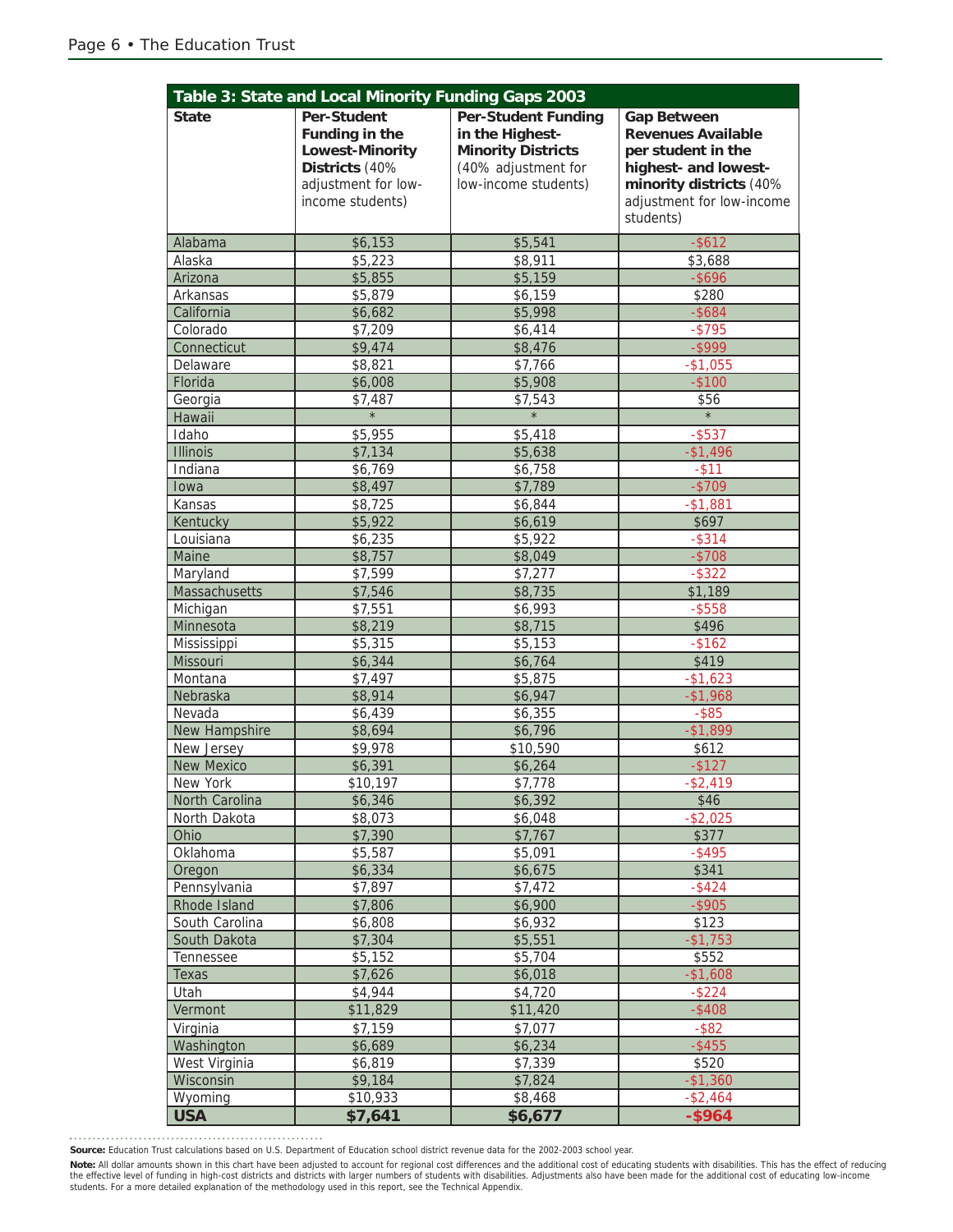| <b>Per-Student Funding Gaps Add Up</b>                                                                                                                        |                                                                                              |                                                                                                       |                                                                                                   |  |
|---------------------------------------------------------------------------------------------------------------------------------------------------------------|----------------------------------------------------------------------------------------------|-------------------------------------------------------------------------------------------------------|---------------------------------------------------------------------------------------------------|--|
| For example, when you<br>consider the per-student<br>funding gap for low-<br>income students (without<br>40-percent adjustment for<br>low-income students) in | Between two typical<br>classrooms of 25 students.<br>that translates into a<br>difference of | Between two typical<br>elementary schools of 400<br>students, that translates<br>into a difference of | Between two typical high<br>schools of 1,500 students,<br>that translates into a<br>difference of |  |
| New York                                                                                                                                                      | \$57,000                                                                                     | \$912,000                                                                                             | \$3,420,000                                                                                       |  |
| <b>Illinois</b>                                                                                                                                               | \$51,625                                                                                     | \$826,000                                                                                             | \$3,097,500                                                                                       |  |
| Alabama                                                                                                                                                       | \$21,350                                                                                     | \$341,600                                                                                             | \$1,281,000                                                                                       |  |
| Virginia                                                                                                                                                      | \$19,450                                                                                     | \$311,200                                                                                             | \$1,167,000                                                                                       |  |
| Pennsylvania                                                                                                                                                  | \$17,900                                                                                     | \$286,400                                                                                             | \$1,074,000                                                                                       |  |

There are some hopeful examples of progress around the country. In Maryland, for example, the bipartisan Thornton Commission analyzed Maryland's education system and proposed a large infusion of new money into the highest-poverty school districts.<sup>10</sup> These recommendations garnered broad support and are being implemented. While the 2003 data reflected in this report still show Maryland with a long way to go, state leaders have made long-term policy choices that should reduce this gap and make Maryland funding much more equitable in the future. Likewise, Virginia started to chip away at its funding gap in 2004, when the governor worked with legislators across the political aisle to boost education funding and target new investments to high-poverty districts.

In some states, like New Jersey and Massachusetts (See "Massachusetts Model" sidebar on page 4), court orders spurred positive political action. But in other states, even court orders have not translated into political will to solve funding inequities, as in New York, where policymakers still have not taken action to comply with a March 2005 court order to add \$5.6 billion to make education funding more equitable in that state (Campaign for Fiscal Equity, Inc et al v. State of New York).

Illinois is a special case: It has had one of the largest funding gaps in the country every time we have conducted this analysis, and has made no progress

### **Gaps Within Districts**

Our Funding Gap report highlights the disparities between rich and poor districts, but recent research documents that differences between schools within the same district often compound these inequalities.

Pathbreaking research by Marguerite Roza and Paul Hill at the University of Washington has exposed that district budgeting policies often work to the disadvantage of high-poverty and high-minority schools. Their research, for instance, revealed that school districts spend far more money on teacher salaries in the most affluent schools than they do in poor schools, even within the same districts. $14$ 

 This year, the Education Trust-West took this research a step further in California schools. That analysis found a pervasive pattern: Highpoverty and high-minority schools are consistently shortchanged by school budgeting policies.<sup>15</sup> One comparison between two schools in the Los Angeles Unified School District (LAUSD) found a difference of nearly \$1 million in school budgets for teacher salaries.

### How does this happen?

Most districts, as it turns out, tell schools how many teaching positions they have rather than how much money they have to spend. Schools aren't told they have \$1.25 million for teacher salaries; they're told they have 25 teaching positions.

The district then pays teachers based on experience and education levels according to a single, districtwide salary schedule. Combined with negotiated contracts between unions and school districts that often give teachers the right to transfer to other schools in the district as they gain seniority (and higher pay), these budgeting policies mean that teacher salaries are almost always higher in the most affluent schools and in the schools educating the fewest students of color. Schools that serve poor and minority children end up with lower paid and less experienced teachers.

Even worse, budget policies mask these differences, and higherpoverty schools don't get extra money to pay teachers more money or to offer more help to their cadre of inexperienced teachers.

The end result: School district budgeting practices siphon money away from higher-poverty and higher-minority schools to subsidize higher salaries in more affluent schools with fewer minority students. These within-district gaps are just now starting to get the attention they deserve and need to be fixed.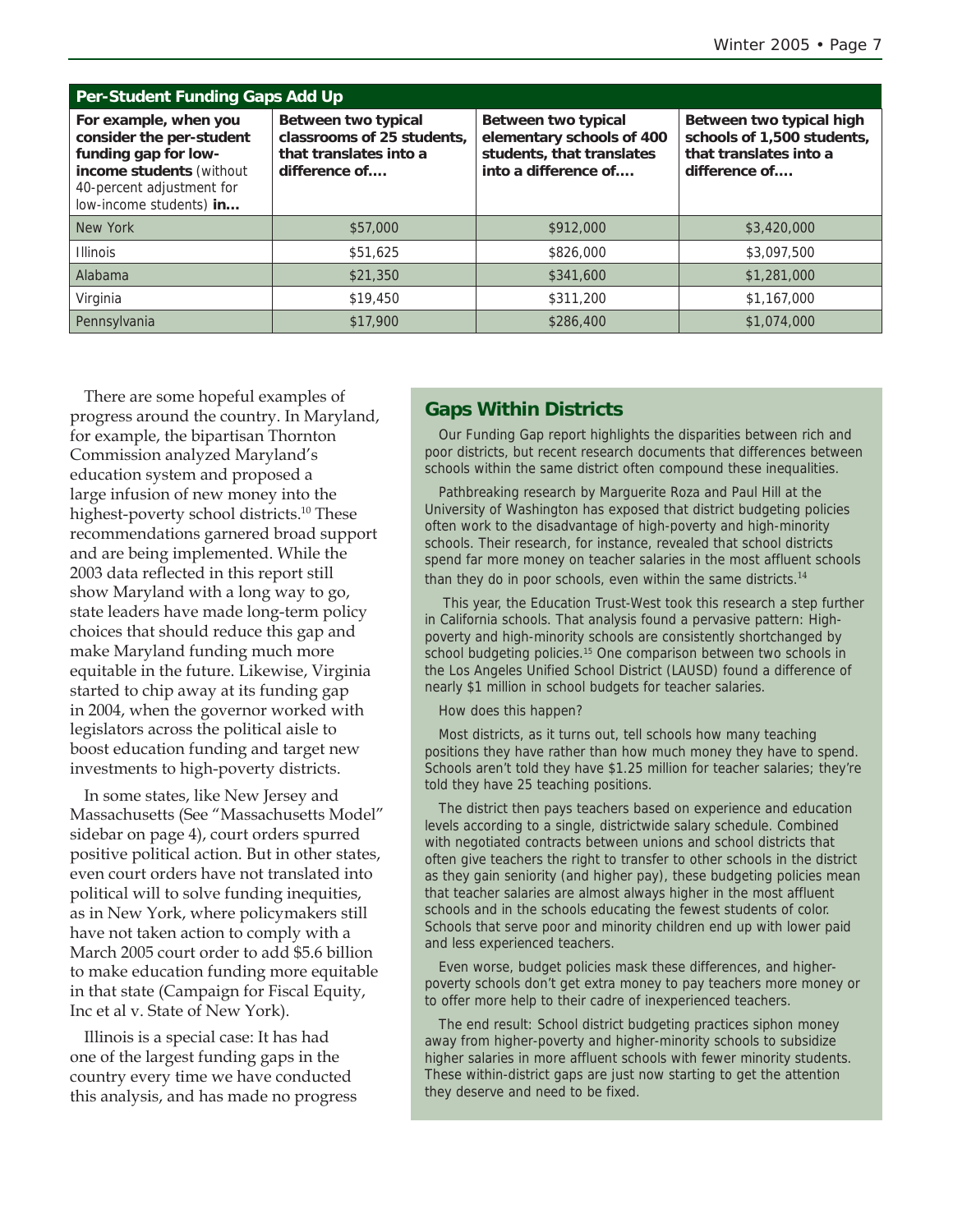over the years. While the issue has garnered attention episodically, there does not appear to be a serious, sustained effort by Illinois' political leaders to solve this problem.

While the biggest gaps earn the most attention, even small gaps add up to serious inequalities. Take Colorado, for example. Its gap is only \$101 per student, $11$  one of the smaller gaps in the country. A student in a high-poverty district in Colorado has \$101 less spent on him or her than a student in a lowpoverty district in Colorado. That might not seem as though it would mean much, but for a classroom of 25 students it means \$2,525, which could pay for a classroom library of 250 books. For a standard elementary school of 400, this translates into \$40,400, which would come close to paying for a reading specialist or an additional teacher.<sup>12</sup> For a standard high school of 1,500, it is a difference of \$151,500, which could pay for three literacy coaches and additional library books.

Extra staff and high-quality materials are the kinds of interventions which can make a huge difference in whether a school is successful. That is what makes some of the larger gaps, such as New York's \$2,280, Illinois' gap of \$2,065, and Alabama's \$854 gap so significant. Public officials cannot in good conscience claim that they are committed to closing achievement gaps without an aggressive campaign to close funding gaps where they exist.

None of this is to argue that spending money equals providing a quality education. Money can be spent foolishly and in trivial ways, and it is possible to find many examples of schools, school districts, and even states that have spent money in ways that have not raised the academic achievement of their students.

Simply throwing more money at schools is not enough. The money needs to be spent on the kinds of things that we know improve student achievement – a rich curriculum, taught by expert teachers who are well supported professionally and have access to the materials they need, and a system of identifying and providing extra help to students who are behind.

More money spent wisely is what schools and districts serving poor children need, and this report is yet another reminder that in too many places they are not getting it.

# **We Can Close Funding Gaps**

Funding gaps can be fixed. In fact, the mechanisms for making school funding more equitable are fairly straightforward.

First, states need to spend an adequate amount on education overall. Some states commit a large share of the state's per-capita income to educating the next generation, while other states refuse to spend much on their schools. If a state is not spending enough of its resources on education to begin with, it's harder to target additional funds to higher-poverty districts.

Second, states should shoulder a greater share of the education-funding burden. Because wealth and property values are so unevenly distributed, relying on local taxes for education funding puts poorer communities at a huge disadvantage. Poorer communities can impose higher tax rates and still have less money to educate their children. States need to take responsibility for giving students in their poor communities the same opportunities in school as children in more affluent communities.

Third, states must target their investments. It doesn't help to raise more at the state level only to distribute that money inequitably. Education funding formulas need to take account of districts' challenges and ensure that higher-poverty districts get the resources they need.

Finally, states need to ensure that budgeting and resource allocation policies *within* school districts are fair. Even if more money is targeted to the districts that serve the most poor and minority students, recent research reveals that districts often siphon that money away from the schools for which it was intended to subsidize higher expenditures at the most affluent schools. (See "Gaps Within Districts" sidebar on Page 7.) States need to ensure that money actually gets to the children who need it the most.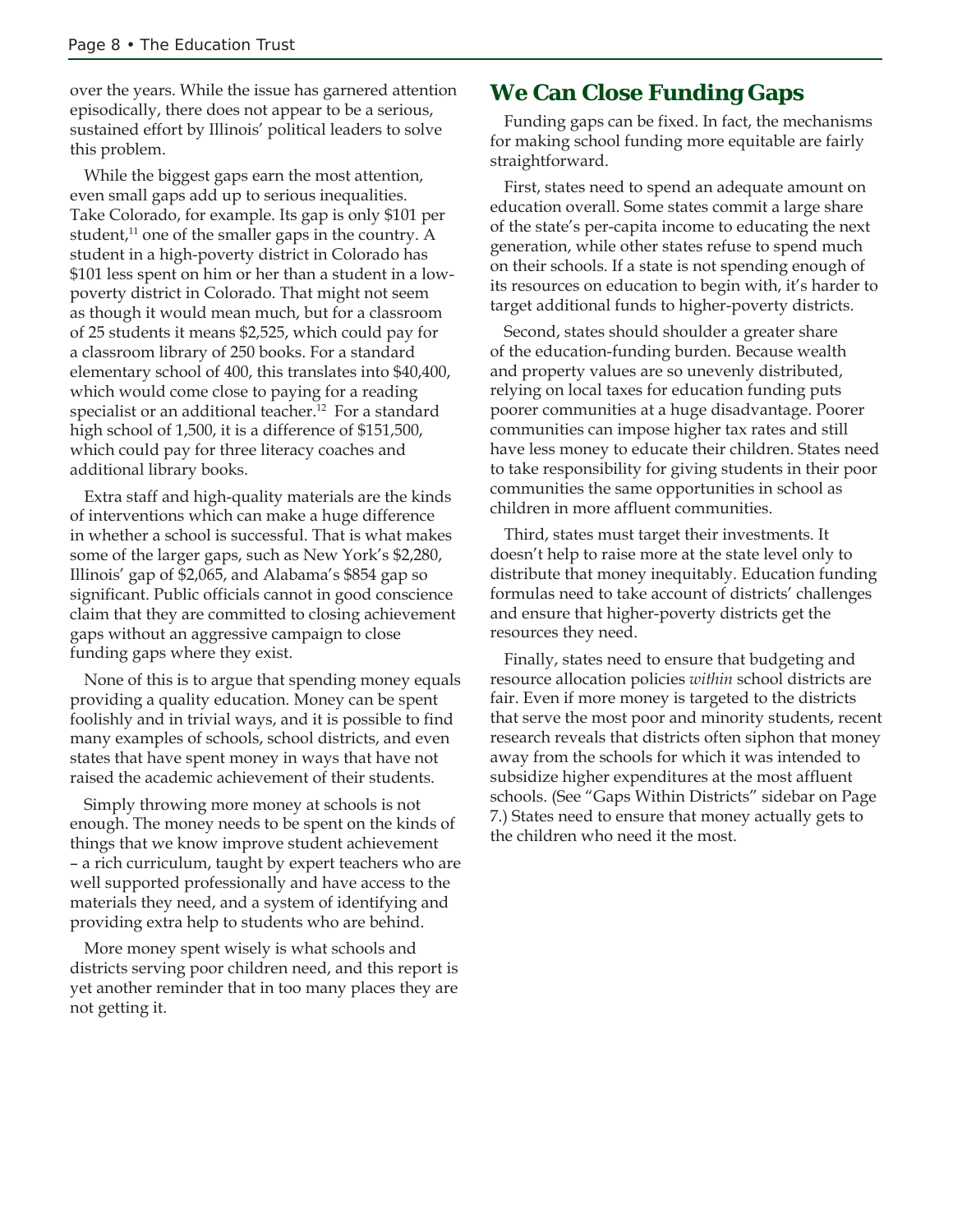# **Conclusion**

The real challenge is not figuring out how to fix funding gaps; the real challenge is deciding whether we will.

Shortchanging schools and districts educating the greatest numbers of students growing up in poverty has always been immoral. Perpetuating these funding gaps also has become untenable in the face of changes in the economy and the demands of the 21st- century workplace.

None of this is to suggest that meaningful reform is not possible without more money. We are acutely aware that some systems and schools do not work as effectively as they could for their students with the

money they do have. But we also know that most states have not funded education systems in a way that keeps faith with the goal of educating all students to high standards.

It is unfortunate that the debate over education funding is dominated by extreme views – with some claiming that money doesn't matter at all, and others claiming reforms are impossible without additional dollars. Neither argument makes sense. And both postpone the day when we will give poor students and students of color the education they deserve and need.

It's past time for states with funding gaps to close them.

### © The Education Trust, 2005

Data Analysis by Isis Randolph-McCree and Eli Pristoop

### **About the Education Trust**



The Education Trust, Inc. was created to promote high academic achievement for all students, at all levels – pre-kindergarten through college. While we know that all schools and colleges could better serve their students, our work focuses on the schools and colleges most often left behind in plans to improve education: those serving African-American, Latino, Native American and low-income students.

The Education Trust works side-by-side with policymakers, parents, education professionals, community and business leaders – in cities and towns across the country – who are trying to transform their schools and colleges into institutions that genuinely serve all students. We also bring lessons learned in local communities back to Washington to help inform national policy debates.

**202-293-1217 — 1250 H Street, NW – Suite 700 –Washington, DC 20005 – www.edtrust.org**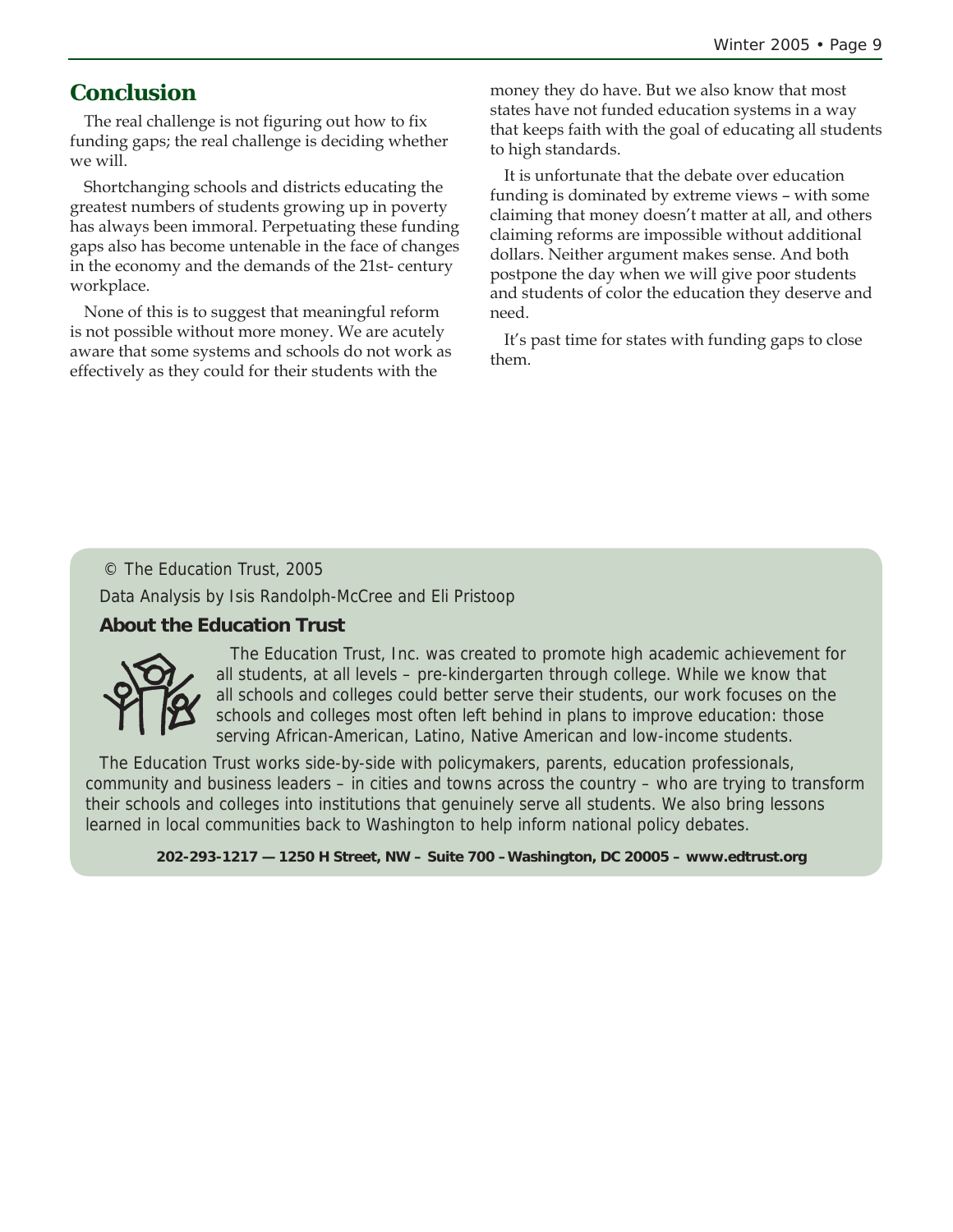### Page 10 • The Education Trust

| Appendix A: State and Local Funding Gaps Over Time: 1997 - 2003 |                                                                                                                    |                                                                                                                    |                                                                                                                    |                                                                                                               |
|-----------------------------------------------------------------|--------------------------------------------------------------------------------------------------------------------|--------------------------------------------------------------------------------------------------------------------|--------------------------------------------------------------------------------------------------------------------|---------------------------------------------------------------------------------------------------------------|
| <b>State</b>                                                    | <b>Gap Between Highest</b><br>and Lowest-Poverty<br>Districts 1997 (40%<br>adjustment for low-<br>income students) | <b>Gap Between Highest</b><br>and Lowest-Poverty<br>Districts 2001 (40%<br>adjustment for low-<br>income students) | <b>Gap Between Highest</b><br>and Lowest-Poverty<br>Districts 2003 (40%<br>adjustment for low-<br>income students) | <b>Poverty Gap</b><br><b>Change in Dollars</b><br>1997 - 2003 (40%<br>adjustment for low-<br>income students) |
|                                                                 |                                                                                                                    |                                                                                                                    |                                                                                                                    |                                                                                                               |
|                                                                 | How to read this table: States and figures in boldface indicate gaps that shrank.                                  |                                                                                                                    |                                                                                                                    |                                                                                                               |
| Alabama                                                         | $-$ \$714                                                                                                          | $-$1,048$                                                                                                          | $-$1,164$                                                                                                          | \$450                                                                                                         |
| <b>Alaska</b>                                                   | $-$ \$555                                                                                                          | \$607                                                                                                              | \$1,622                                                                                                            | \$2,178                                                                                                       |
| Arizona                                                         | $-$ \$906                                                                                                          | $-$1,149$                                                                                                          | $-$ \$638                                                                                                          | \$268                                                                                                         |
| <b>Arkansas</b>                                                 | $-$ \$478                                                                                                          | $-$ \$256                                                                                                          | $-$ \$356                                                                                                          | \$123                                                                                                         |
| California                                                      | $-$ \$205                                                                                                          | $-$ \$418                                                                                                          | $-$ \$534                                                                                                          | \$329                                                                                                         |
| Colorado                                                        | $-$ \$318                                                                                                          | $-$ \$392                                                                                                          | $-$ \$491                                                                                                          | \$173                                                                                                         |
| Connecticut                                                     | $-$ \$980                                                                                                          | $-$ \$354                                                                                                          | $-$ \$876                                                                                                          | \$104                                                                                                         |
| <b>Delaware</b>                                                 | $-$705$                                                                                                            | \$601                                                                                                              | \$12                                                                                                               | \$717                                                                                                         |
| Florida                                                         | $-$70$                                                                                                             | $-$ \$269                                                                                                          | $-$ \$490                                                                                                          | \$420                                                                                                         |
| Georgia                                                         | $-$ \$369<br>$\star$                                                                                               | \$121<br>$\star$                                                                                                   | $-$ \$624<br>$\star$                                                                                               | \$255<br>$\star$                                                                                              |
| Hawaii                                                          |                                                                                                                    |                                                                                                                    |                                                                                                                    | \$258                                                                                                         |
| Idaho<br><b>Illinois</b>                                        | $-$ \$459<br>$-$ \$2,247                                                                                           | $-$ \$495<br>$-$ \$2,374                                                                                           | $-$ \$201<br>$- $2,545$                                                                                            | \$298                                                                                                         |
| <b>Indiana</b>                                                  | $-$ \$626                                                                                                          | $-$168$                                                                                                            | \$64                                                                                                               | \$690                                                                                                         |
| Iowa                                                            | $-$ \$489                                                                                                          | $-$ \$468                                                                                                          | $-$ \$425                                                                                                          | \$65                                                                                                          |
| Kansas                                                          | $-$130$                                                                                                            | $-$ \$150                                                                                                          | $-$ \$510                                                                                                          | \$379                                                                                                         |
| Kentucky                                                        | $-$ \$119                                                                                                          | $-$ \$143                                                                                                          | $-$ \$212                                                                                                          | \$94                                                                                                          |
| Louisiana                                                       | $-$1,085$                                                                                                          | $-$1,026$                                                                                                          | $-$ \$992                                                                                                          | \$93                                                                                                          |
| Maine                                                           | $-$ \$214                                                                                                          | $-$ \$352                                                                                                          | $-$ \$514                                                                                                          | \$300                                                                                                         |
| Maryland                                                        | $-$ \$961                                                                                                          | $-$ \$735                                                                                                          | $-$ \$812                                                                                                          | \$149                                                                                                         |
| <b>Massachusetts</b>                                            | \$459                                                                                                              | \$748                                                                                                              | \$471                                                                                                              | \$12                                                                                                          |
| <b>Michigan</b>                                                 | $-$1,407$                                                                                                          | $-$1,099$                                                                                                          | $-$1,305$                                                                                                          | \$102                                                                                                         |
| Minnesota                                                       | \$138                                                                                                              | \$713                                                                                                              | \$660                                                                                                              | \$523                                                                                                         |
| <b>Mississippi</b>                                              | $-$ \$348                                                                                                          | $-$ \$181                                                                                                          | $-$ \$437                                                                                                          | \$89                                                                                                          |
| Missouri                                                        | $-$196$                                                                                                            | $-$145$                                                                                                            | $-$ \$477                                                                                                          | \$281                                                                                                         |
| <b>Montana</b>                                                  | $-$1,380$                                                                                                          | $-$ \$578                                                                                                          | $-$1,202$                                                                                                          | \$178                                                                                                         |
| Nebraska                                                        | $-$ \$195                                                                                                          | $-$ \$88                                                                                                           | $-$ \$81                                                                                                           | \$114                                                                                                         |
| <b>Nevada</b>                                                   | $-$ \$558                                                                                                          | \$206                                                                                                              | \$208                                                                                                              | \$766                                                                                                         |
| New Hampshire                                                   | -\$888                                                                                                             | $-$1,005$                                                                                                          | $-$1,041$                                                                                                          | \$152                                                                                                         |
| <b>New Jersey</b>                                               | $-$ \$787                                                                                                          | \$127                                                                                                              | \$433                                                                                                              | \$1,220                                                                                                       |
| <b>New Mexico</b>                                               | $-$ \$591                                                                                                          | $-$109$                                                                                                            | \$119                                                                                                              | \$710                                                                                                         |
| <b>New York</b>                                                 | $-$ \$2,938                                                                                                        | $-$ \$2,264                                                                                                        | $-$ \$2,930                                                                                                        | \$8                                                                                                           |
| North Carolina                                                  | $-$ \$464                                                                                                          | $-$ \$751                                                                                                          | $-$ \$577                                                                                                          | \$112                                                                                                         |
| North Dakota                                                    | \$159                                                                                                              | \$391                                                                                                              | $-$ \$1                                                                                                            | \$160                                                                                                         |
| Ohio                                                            | $-$ \$861                                                                                                          | $-$ \$560                                                                                                          | $-$ \$487                                                                                                          | \$374                                                                                                         |
| Oklahoma                                                        | $-$ \$52                                                                                                           | $-$ \$72                                                                                                           | $-$ \$241                                                                                                          | \$189                                                                                                         |
| Oregon                                                          | \$139                                                                                                              | $-$ \$119                                                                                                          | $-$ \$279                                                                                                          | \$418                                                                                                         |
| Pennsylvania                                                    | $-$1,209$                                                                                                          | $-$1,469$                                                                                                          | $-$1,270$                                                                                                          | \$61                                                                                                          |
| Rhode Island<br><b>South Carolina</b>                           | $-$ \$986<br>$-$ \$370                                                                                             | $-$ \$845<br>$-$ \$343                                                                                             | $-$ \$696<br>\$25                                                                                                  | \$290<br>\$395                                                                                                |
| South Dakota                                                    | $-$108$                                                                                                            | \$248                                                                                                              | $-$ \$204                                                                                                          | \$96                                                                                                          |
| <b>Tennessee</b>                                                | \$124                                                                                                              | \$536                                                                                                              | \$234                                                                                                              | \$110                                                                                                         |
| Texas                                                           | $-$ \$437                                                                                                          | $-$ \$875                                                                                                          | $-$1,205$                                                                                                          | \$768                                                                                                         |
| Utah                                                            | \$456                                                                                                              | \$561                                                                                                              | \$455                                                                                                              | \$1                                                                                                           |
| Vermont                                                         | $- $751$                                                                                                           | $-$1,212$                                                                                                          | $-$ \$908                                                                                                          | \$156                                                                                                         |
| Virginia                                                        | $-$ \$972                                                                                                          | $-$1,341$                                                                                                          | $-$1,170$                                                                                                          | \$198                                                                                                         |
| Washington                                                      | $-$163$                                                                                                            | $-$ \$224                                                                                                          | $-$ \$338                                                                                                          | \$175                                                                                                         |
| <b>West Virginia</b>                                            | $-$ \$413                                                                                                          | $-$ \$429                                                                                                          | $-$ \$382                                                                                                          | \$31                                                                                                          |
| Wisconsin                                                       | $-$ \$576                                                                                                          | $-$ \$442                                                                                                          | $-$ \$521                                                                                                          | \$55                                                                                                          |
| Wyoming                                                         | $-$ \$210                                                                                                          | $-$ \$56                                                                                                           | $-$1,394$                                                                                                          | \$1,184                                                                                                       |
| <b>USA</b>                                                      | $- $1,208$                                                                                                         | $-$1,287$                                                                                                          | $-$1,436$                                                                                                          | \$228                                                                                                         |

**Source:** Education Trust calculations based on U.S. Department of Education school district revenue data for the 1996-1997, 2000-2001, and 2002-2003 school years. Funding amounts were not adjusted for inflation.

Note: It should be noted that changes over time need to be viewed cautiously. Population shifts can move districts into different economic quartiles and make fluctuations appear greater than they are. This is particularly true in states that have few school districts, such as Alaska. All dollar amounts shown in this chart have been adjusted to account for regional cost differences, the additional cost differences, pendix for a detailed discussion of these issues.